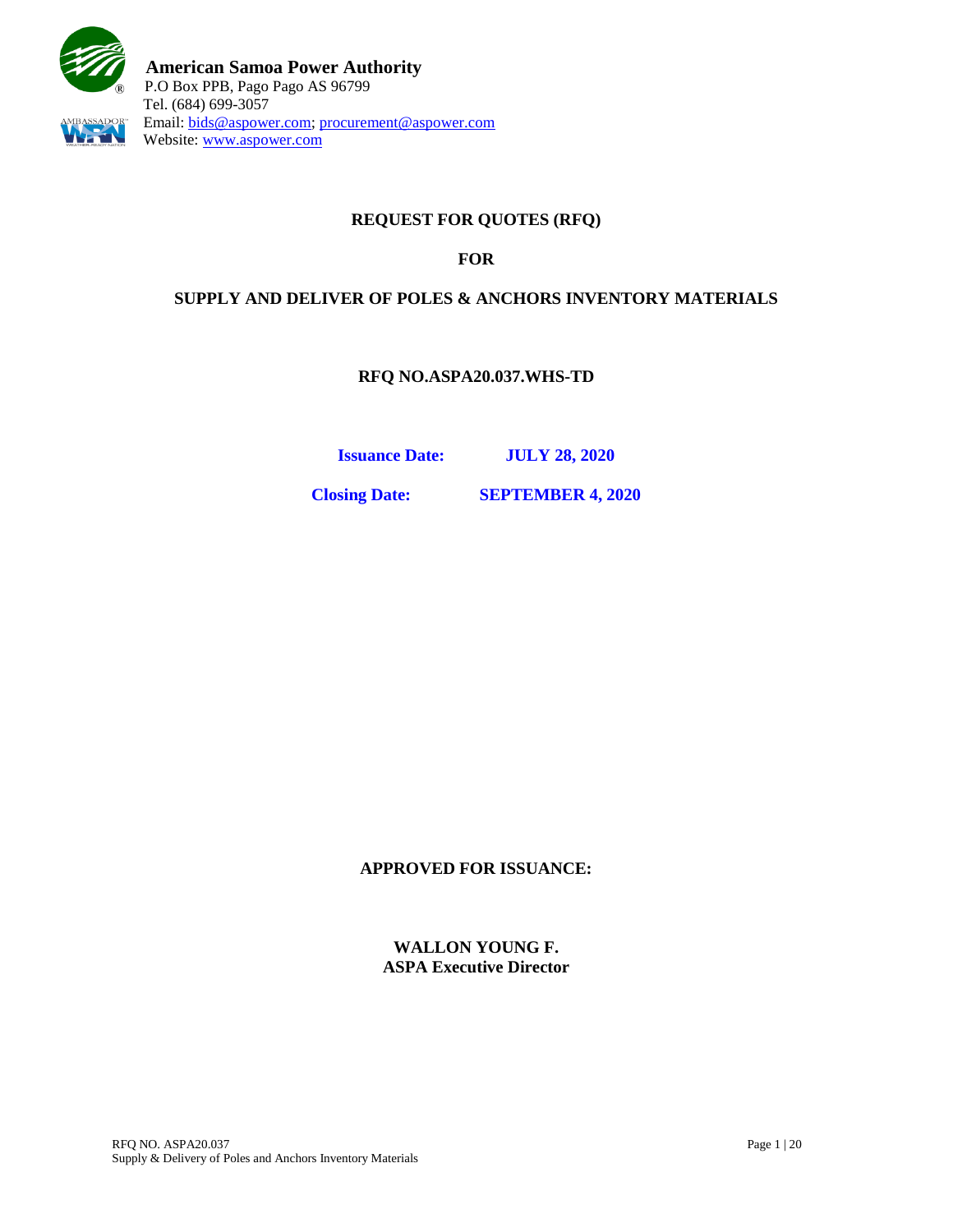# **TABLE OF CONTENTS**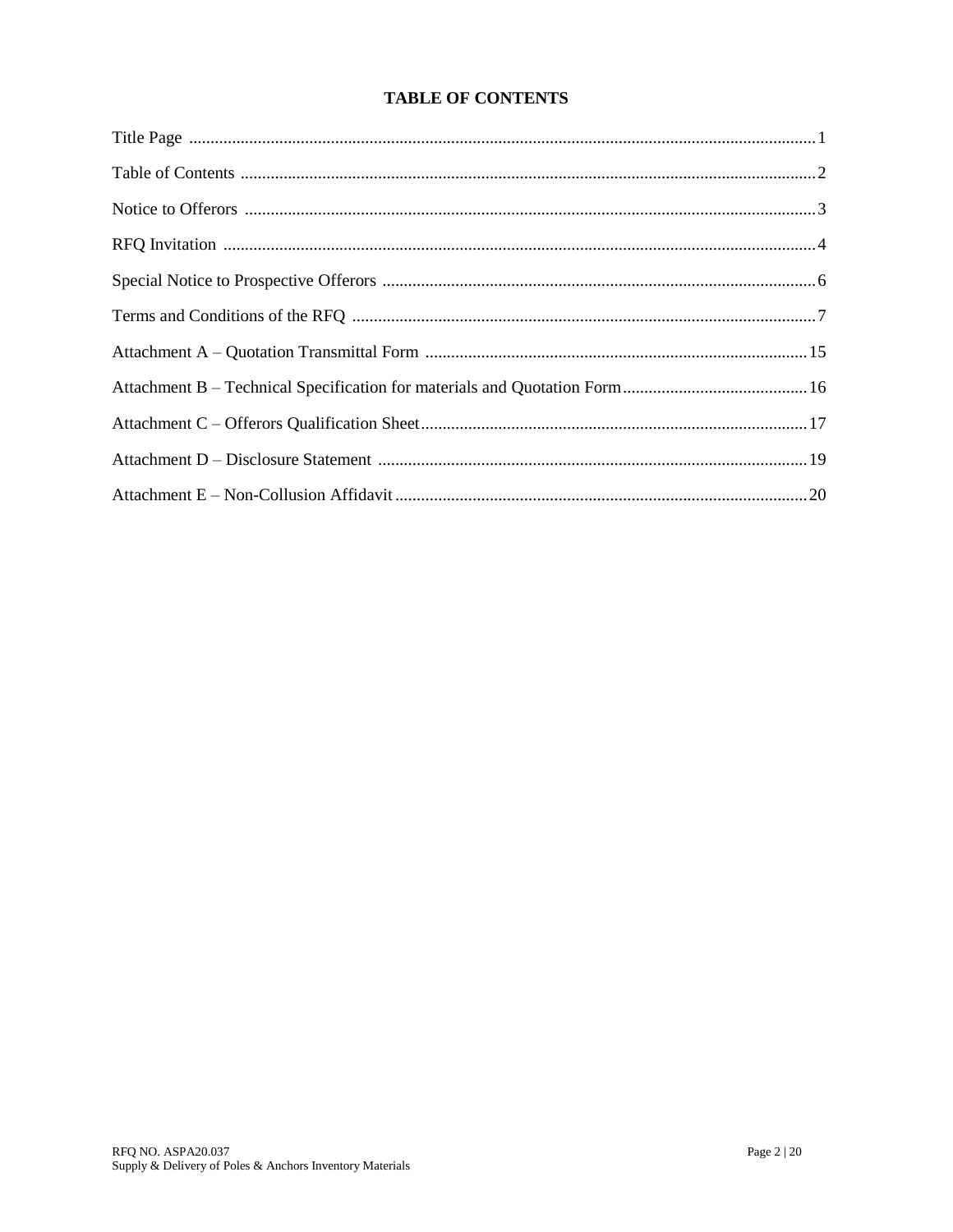#### **NOTICE TO OFFERORS**

#### **ISSUANCE DATE: July 28, 2020**

#### **RFQ NO. ASPA20.037.WHS-TD**

**PROJECT NAME: Supply and Delivery of Poles and Anchors Inventory Materials**

#### **CLOSING DATE/TIME: September 4, 2020 at 2:00 pm American Samoa Time**

The American Samoa Power Authority (ASPA) invites qualified offerors to submit Quotes for the Supply and Delivery of Poles & Anchors Inventory Materials.

Scope of Purchase: The complete description of required deliverables is listed in the attached Scope of Purchase Quotation Form

#### Documents:

This Quotation may be viewed online on ASPA Website [www.aspower.com.](http://www.aspower.com/) Offerors may also pick up a complete package at:

ASPA Procurement Office Utu Abe Malae Operations Center Tafuna, American Samoa 96799

For more information about this RFQ, you may contact ASPA:

Renee Leotele Togafau Mata'utia Tel. (684) 699-3057 [renee@aspower.com](mailto:renee@aspower.com)

The American Samoa Power Authority reserves the right to:

- 1. Reject all Quotations and reissue a new or amended RFQ;
- 2. Request additional information from any Offeror submitting a Quotation;
- 3. Negotiate a Contract with the firm selected for award; and
- 4. Waive any non-material violations of rules set up in this RFQ at its sole discretion.

Approved for Issuance: WALLON YOUNG F., Executive Director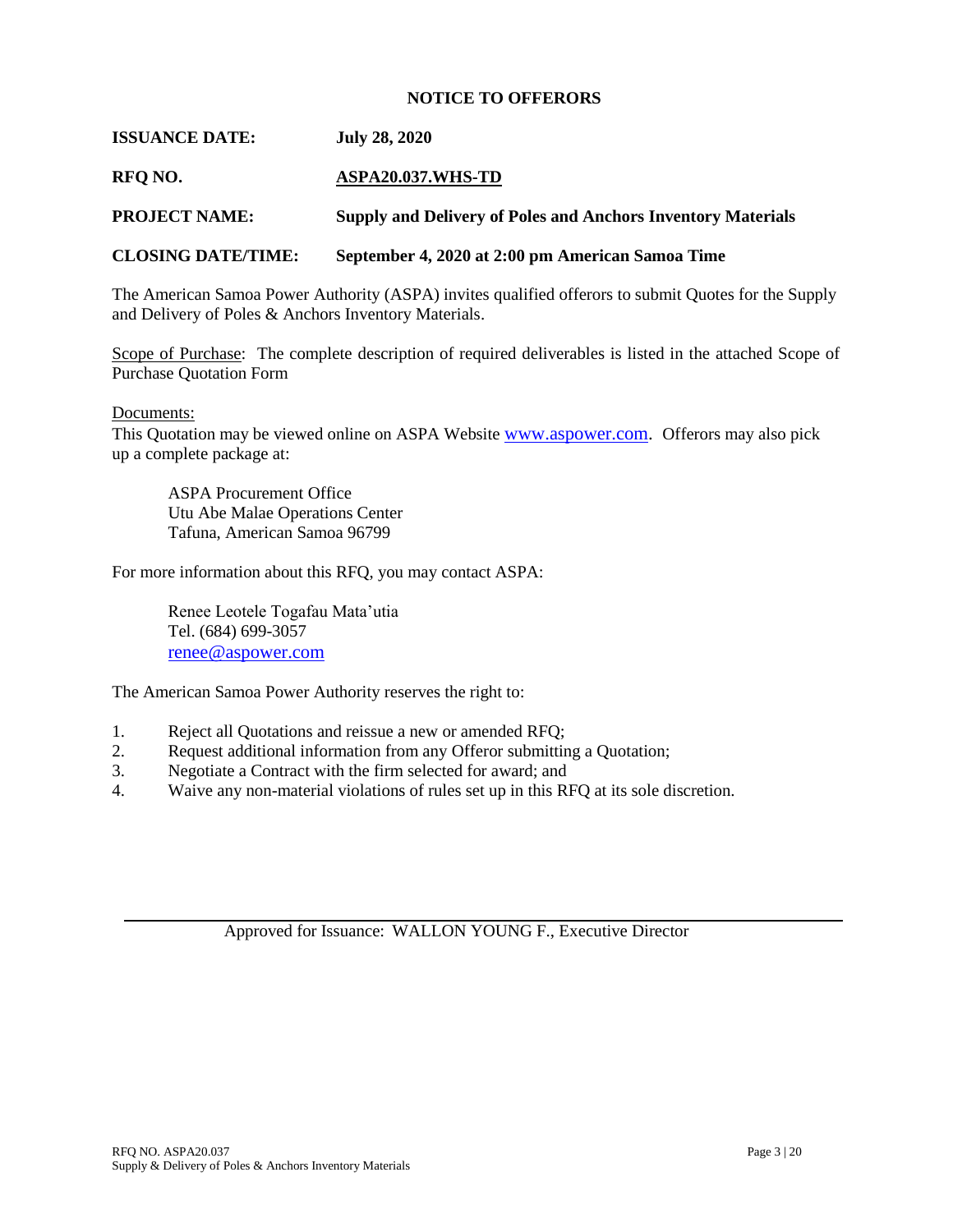

# **QUOTE SOLICITATION**

#### AMERICAN SAMOA POWER AUTHORITY: Procurement Office P.O. BOX PPB PAGO PAGO, AS 96799 (684) 699-3057

**ISSUANCE DATE: July 28, 2020**

**RFQ NO. ASPA20.037.WHS-TD PROJECT NAME: Supply and Delivery of Poles & Anchors Inventory Materials CLOSING: September 4, 2020 at 2:00PM**

**1)** This Request for Quote shall require an original and one PDF electronic copy to be submitted in a box, or other enclosure. All submittals must be received at ASPA Procurement Office no later than **2:00 p.m. on September 4, 2020**. The envelope or box must be labeled:

> **ASPA Procurement Office Attn: Renee Leotele Togafau Mata'utia P.O. Box PPB, Pago Pago, AS 96799. RFQ NO.ASPA20.037.WHS-TD**

### **PROJECT NAME: Supply and Delivery of Poles and Anchors Inventory Materials**

Quotations must be in the actual possession of the Procurement Office at the location indicated, on or prior to the exact date and time indicated above. Final proposal, if sent electronically, must be sent to [renee@aspower.com,](mailto:renee@aspower.com) subject line: "RFQ No. ASPA20.037.WHS-TD Poles and Anchors Proposal." Five (5) hard copies are required for all proposals exceeding twenty-five (25) pages.

A copy of this solicitation and any addenda may be obtained from our Internet Website at: [http://www.aspower.com](http://www.aspower.com/) by selecting the Procurement link and the associated solicitation number.

**Late submittals will not be opened or considered and will be determined as non-responsive.**

Any and all inquiries pertaining to the RFQ shall be sent or emailed to the Procurement Manager at [bids@aspower.com](mailto:bids@aspower.com) by **August 14, 2020 at 2:00 pm, local time.**

\*\*\*An Addendum will be issued to address all inquiries soon after.

The prevailing clock shall be ASPA Procurement clock. All Offerors shall provide sufficient written and verifiable information that responds to the requirements set forth herein, the Contract Documents, and in the Scope of Work OR Material Specifications.

**2)** Offerors may submit their Quotations through the following mean:

Electronic File Transfer – The Offeror may submit the Quotation using the electronic mail facility. This will enable the Offerors to upload Quotation file by email attachment. The Quotations must be uploaded before 2:00 PM on September 4, 2020, American Samoa Time.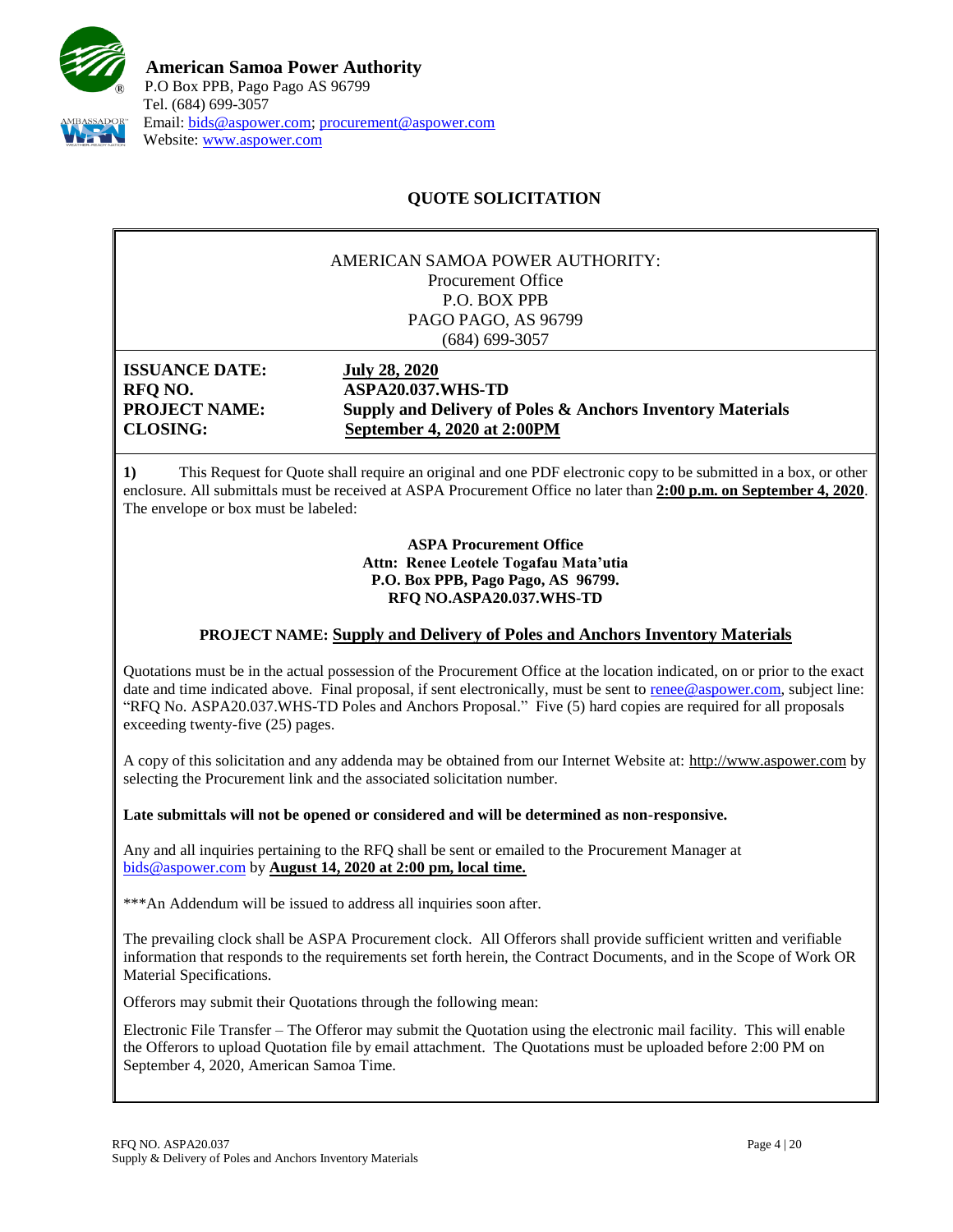### NOTICE TO OFFERORS:

This Quotation is subject to the attached General Terms and Conditions of the Request for Quotes for:

#### RFQ NO.ASPA20.037.WHS-TD Supply and Delivery of Poles and Anchors Inventory Materials

The undersigned offers and agrees to furnish within the time specified, the articles and services at the price stated opposite the respective terms listed on the schedule provided, unless otherwise specified by an Offeror. In consideration of the expense of the American Samoa Power Authority in opening, tabulating, and evaluating this and other Quotations, and other considerations such as the schedule, the undersigned agrees that this Quotation shall remain firm and irrevocable for One Hundred Twenty Day (120) calendar days from the listed Quotation opening date or until a construction services agreement may be jointly enacted between ASPA and the undersigned party.

It is the responsibility of each Offeror before submitting a Quotation to (a) examine the documents contained in the Quotation package thoroughly; (b) visit the site or to otherwise become familiar with local conditions that may in any manner affect cost, progress, or performance of the work; (c) become familiar with federal, territorial, and local laws and ordinances, rules and regulations that may in any manner affect cost, progress, or performance of the work; (d) study and carefully correlate Offeror's observations with the Quotation package documents; and (d) notify ASPA of all conflicts, errors, or discrepancies in the Quotation package documents.

Soliciting or accepting any gift, gratuity, favor, entertainment, kickback or any items of monetary value from any person who has or is seeking to do business with ASPA is prohibited. Any vendor knowing of this type of activity is encouraged to report in confidence to ASPA's legal department so the matter can be dealt with.

SIGNED:\_\_\_\_\_\_\_\_\_\_\_\_\_\_\_\_\_\_\_\_\_\_\_\_\_\_\_\_\_\_\_\_\_\_\_\_\_\_\_\_ DATE\_\_\_\_\_\_\_\_\_\_\_\_\_\_\_\_\_\_\_\_\_\_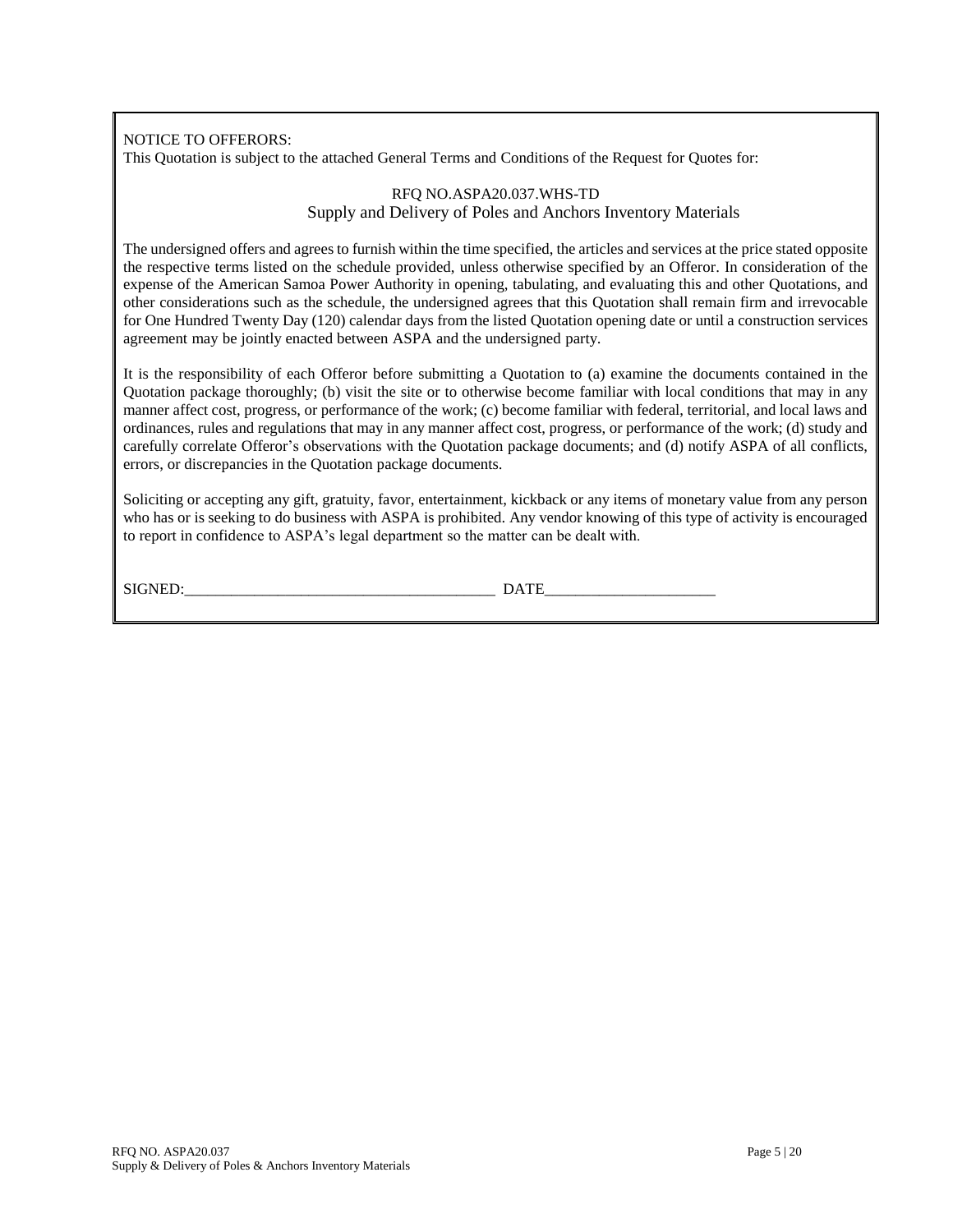

## **SPECIAL NOTICE TO PROSPECTIVE OFFERORS**

Offerors are reminded to read the Sealed Quotation Solicitation Instructions and General Terms and Conditions attached to a Quotation Invitation to ascertain that all of the following requirements (see check boxes) of the Quotation are submitted in the Quotation envelope at the date and time for Quotation opening.

| $\lceil x \rceil$ | $\mathbf{L}$ | <b>QUOTATION FORMS</b>                                 |  |
|-------------------|--------------|--------------------------------------------------------|--|
|                   |              | Attachment A: Offeror's Transmittal Form               |  |
|                   |              | Attachment B: Offeror's Quote Form                     |  |
|                   |              | Attachment C: Offeror's Qualification Sheet            |  |
|                   |              | Attachment D: Disclosure Statement                     |  |
|                   |              | Attachment E: Non-Collusion Affidavit of Prime Offeror |  |

[x] 2. BUSINESS LICENSE

Offerors must submit current business AND current contractor's license as stated below (see General Terms and Condition for more information).

## [x] 3. QUOTATION

The Quotation must include all of the following to be deemed responsive:

- a. The Offeror's quote price for the supply and delivery of all materials listed in the Offeror's Transmittal form
- b. All items as listed above in #1 from Attachments A to E.

This Notice must be signed and returned in the Quotation envelope. Failure to comply with requirements will mean disqualification and rejection of the Quotation.

I, \_\_\_\_\_\_\_\_\_\_\_\_\_\_\_\_\_\_\_\_\_\_\_\_\_\_\_\_\_\_\_, authorized representative of \_\_\_\_\_\_\_\_\_\_\_\_\_\_\_ acknowledge receipt of this special reminder to prospective Offerors together with Quotation Invitation #: RFQ NO.ASPA20.037.WHS-TD Supply and Delivery of Poles and Anchors Inventory Materials, this date of \_\_\_\_\_\_\_\_\_\_\_\_\_\_\_\_\_\_\_\_\_\_\_, 2020.

Offeror's Representative's Signature

\_\_\_\_\_\_\_\_\_\_\_\_\_\_\_\_\_\_\_\_\_\_\_\_\_\_\_\_\_\_\_\_\_\_\_\_\_\_\_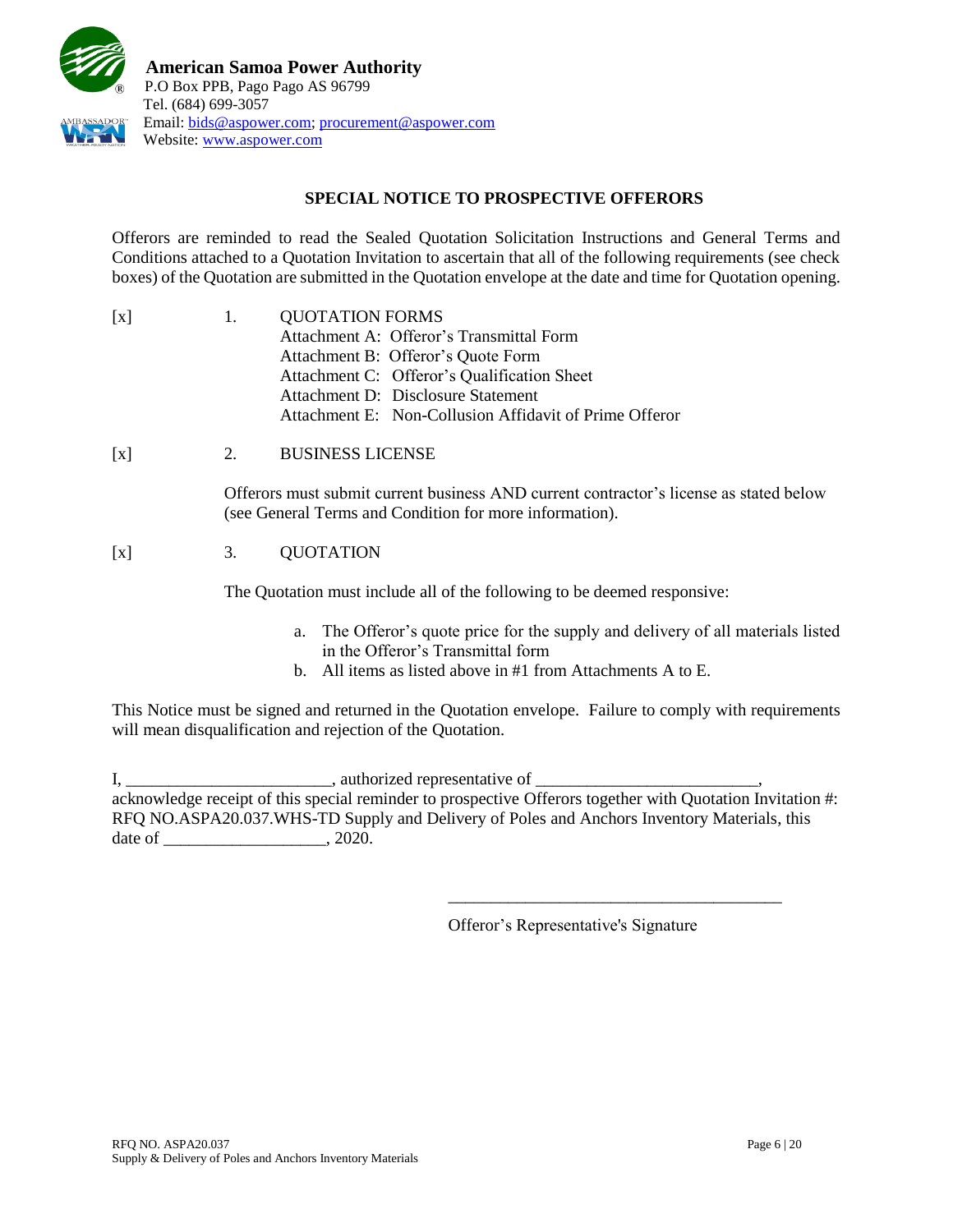# **TERMS AND CONDITIONS OF THE REQUEST FOR QUOTATIONS**

### (SUPPLY CONTRACTS)

### **1. QUOTATION PREPARATION INSTRUCTION**

The quote must contain two (2) parts. Offerors shall prepare their Quotes in detail accordingly.

- 1. Quote Price. Offerors must set forth the rate for each item as stated on the Bid Form.
- 2. Warranty Description. Include any extended warranties.

### **2. SCOPE OF WORK**

These specifications are intended to describe the *minimum* requirements for the Supply and Delivery of Overhead Hardware Inventory Materials

Products must include a separate written description of the manufacturer's warranty with explicit instruction as to how warranty repairs/returns will be handled. Additional supplier/distributor warranties shall be accepted and considered in the awarding of points.

The complete description of required deliverables is listed in Attachment B.

### **3. PRE-BID QUESTIONS/CLARIFICATIONS**

Any pre-bid Questions/Clarifications shall be submitted to [bids@aspower.com](mailto:bids@aspower.com)  $\&$ [procurement@aspower.com](mailto:procurement@aspower.com) or hard copy, delivered to the ASPA Procurement Office no later than **2:00PM on August 14, 2020**. ASPA shall issue addenda to address any questions and/or clarifications as necessary.

### **4. QUALIFICATION OF OFFERORS**

ASPA may make such investigations as it deems necessary to determine the ability of the Offeror to perform the work, and/or supply materials, and the offeror shall furnish such information and data for this purpose as ASPA may request, or the Offeror will be deemed non-responsive. The Offeror shall submit at least that information required by the section entitled "Offeror's Qualification Sheet" or Attachment C.

### **5. MULTIPLE QUOTES: COLLUSION**

If any one party submits more than one quote or a quote in the name of its clerk, partner or other persons, all quotes submitted by said party may be rejected by ASPA. This shall not prevent an Offeror from submitting alternate quotes when called for. A party who proposed prices on materials is not thereby disqualified from quoting prices to other offerors or from submitting a quote directly to ASPA. If ASPA believes that collusion exists among any offeror, none of the participants in such collusion shall be considered. Quotes in which the contract prices are unbalanced or unrealistic may be rejected at ASPA's sole discretion.

### **6. OFFEROR'S UNDERSTANDING**

Each Offeror must understand and acknowledge the conditions relating to the execution of the work and it is assumed that it will make itself thoroughly familiar with all of the Contract Documents prior to execution of the written contract. Offeror shall comply with federal and territorial statutes and ordinances relative to the executing of the work. This requirement includes, but is not limited to, applicable regulations concerning protection of public and employee safety and health, environmental protection. historic preservation, the protection of natural resources, fire protection, burning and non-burning requirements, permits, fees, and similar subjects.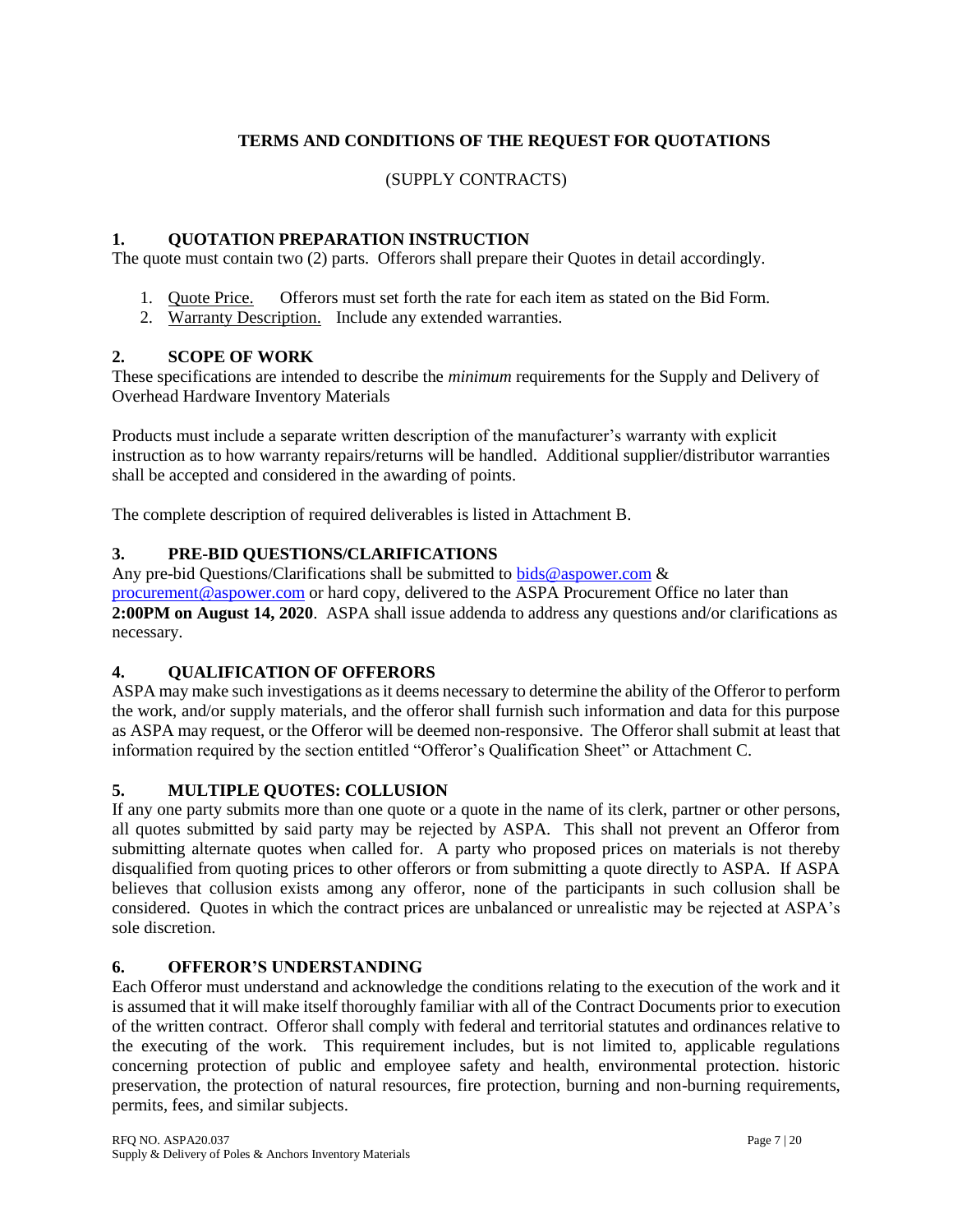## **7. SUBMISSION OF QUOTES**

All blank spaces in the quote form must be completed in ink. Offerors are required to submit quotes using the Bid Form in Excel. Prices quoted shall be in United States currency in both words and figures where required. No changes shall be made in the phraseology of the forms. Written amounts shall govern in cases of discrepancy between the amounts stated in writing and the amounts stated in figures. In case of discrepancy between unit prices and totals, unit prices will prevail. Any quote shall be deemed informal which contains omissions, erasure, alterations or additions of any kind, or prices uncalled for, or in which any of the prices are obviously unbalanced, or which in any manner shall fail to conform to the conditions of the Notice to Offerors. The Offeror shall sign the quote in the space provided. If the Offeror is a corporation, the legal name of the corporation shall be set for the above, together with the signature of the officer or offices authorized to sign Contracts on behalf of the corporation. The typewritten name shall be inserted with each signature of the partner or partners authorized to sign Contracts on behalf o the partnership. If signature is by an agent, other than an officer of a corporation or a member of a partnership, a notarized power-of-attorney must be on file with ASPA prior to the opening of Quotes, or submitted with the quote, otherwise the quote will be regarded as not properly authorized.

### **8. ATTACHMENTS**

- Attachment A: Offeror's Transmittal Form
- Attachment B: Technical Specifications for Materials & Quotation Form
- Attachment C: Offeror's Qualifications Sheet
- Attachment D: Disclosure Statements
- Attachment E: Non-Collusion Affidavit of Prime Offeror

## **9. REJECTION OF QUOTES**

ASPA may, after opening but prior to award and within the time specified for acceptance, reject any or all quotes, or the quote for any one or more commodities or contracted services included in the proposed contract, when the public interest will be served thereby.

## **10. AMERICAN SAMOA LICENSES, PERMITS, TAXES & IMPORT DUTIES**

The successful Offeror(s) shall be cognizant of and comply with all American Sāmoa Government (ASG) laws and ordinances pertaining to licenses, permits, tax structure and import duties.

## **11. SUCCESSFUL OFFEROR(S) LICENSE**

Offerors from off-island shall be licensed in accordance with the provisions of its state and country and shall be skilled and regularly engaged in the general type and size of work called for under this RFQ. All offerors shall have an American Sāmoa Business license prior to execution of contract.

## **12. WITHDRAWAL OF QUOTE**

Any quote may be withdrawn prior to the scheduled time for the opening of quotes by notifying ASPA in a written request. No quote may be withdrawn after the time schedule for opening of quotes.

## **13. OPENINGS & COMPARISON OF QUOTES**

In accordance with ASPA Procurement Rule § 3-110, quotes will be opened and recorded as part of the record for the Source Evaluation Board (SEB). Unless the Procurement Manager determines that satisfactory evidence exists that a "mistake" has been made, as set forth in Procurement Rule § 3-114, Offerors will not be permitted to revise their Quotations after Quotation opening.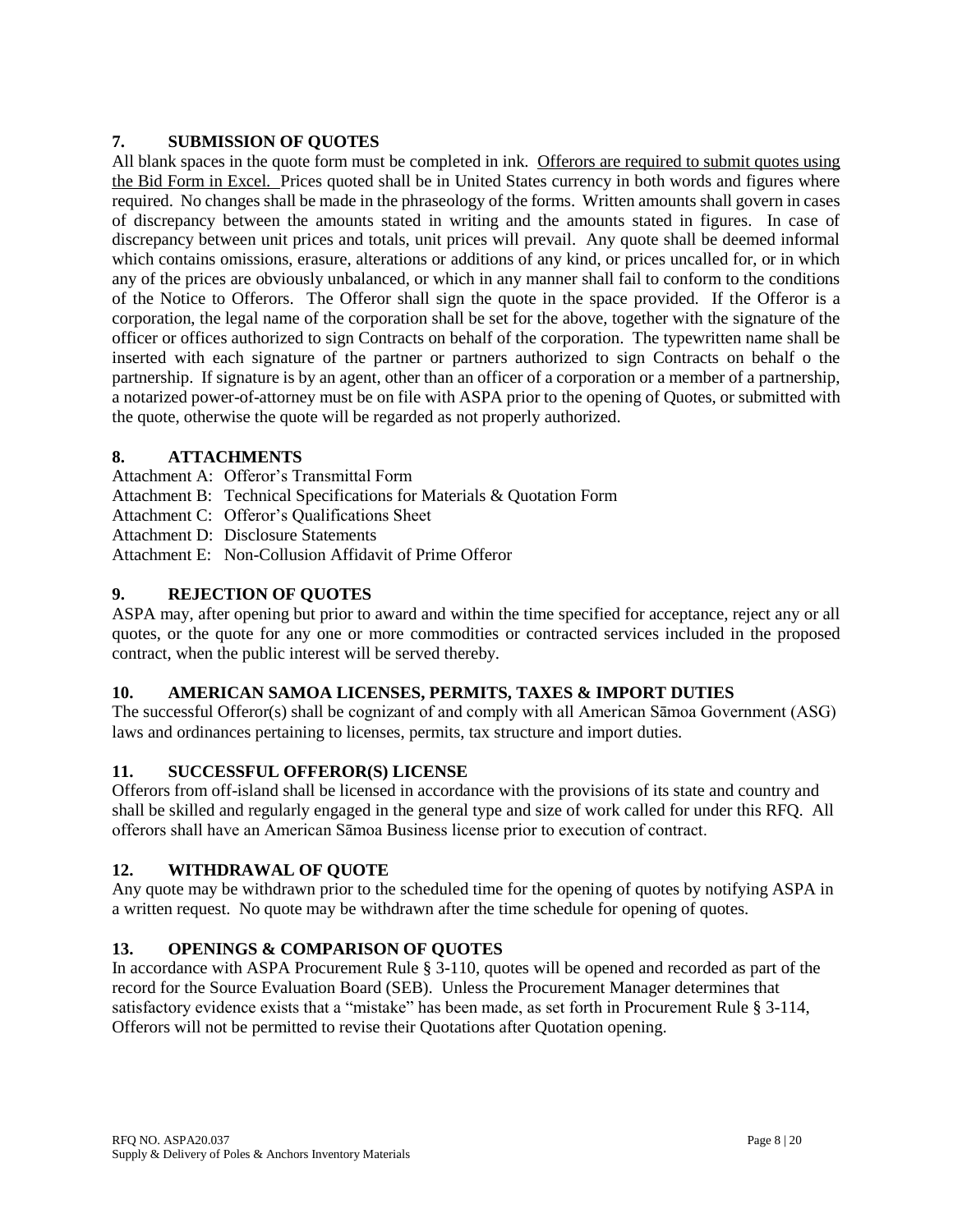## **14. EVALUATION CRITERIA**

These criteria will be used by the SEB to evaluate quotes:

|               | Manufacturer experience with fabrication of ESD water items and warranty |  |
|---------------|--------------------------------------------------------------------------|--|
| $0-30$ points | description                                                              |  |
| $0-20$ points | Shipping and Lead Time Delivery                                          |  |
| $0-50$ points | Inventory prices, per unit or per grouping                               |  |
| 100 points    | Total (best possible score)                                              |  |

ASPA reserves the right to award by item, groups of items, sections or total quote, whichever is in the best interest of ASPA. ASPA may reject any quote, in whole or in part, or reject all quotes if it determines that the lowest quote exceeds the funds available for purchase, or if the lowest quotes is considered in excess of current reasonable market prices.

### **15. PAYMENT**

Net 30 days upon receipt of materials.

ASPA will not pay any penalties or late fees.

### **16. BILL OF SALE**

Successful Offeror(s) shall render Bill(s) of Sale for each item delivered under this solicitation. Failure to comply with this requirement will result in rejection of delivery. The Bill(s) of Sale must accompany the items delivered but will not be considered as an invoice for payment. Supplier shall bill ASPA in accordance with billing instructions as indicated on the Purchase Order.

### **17. MANUFACTURER'S CERTIFICATE**

Successful Offeror(s) are required, upon delivery of any item under this solicitation, to furnish a certificate from the manufacturer indicating the goods meets the specifications. Failure to comply with this request will result in rejection of delivery.

### **18. TIED QUOTES**

If one or more offerors quote the same unit price or total amount, whether in whole or in part, the Acting Procurement Supervisor shall have the authority to award the quote to any one of the offerors based on scoring on other criteria, or by drawing lots in public, at ASPA's sole discretion. The Acting Procurement Supervisor also has the authority to reject all such quotes.

### **19. BRAND NAMES**

Any reference in the solicitation to a manufacturer's brand name or number is due solely to ASPA's lack of a satisfactory specification for the commodity's description. Such reference is intended to be descriptive, but not restrict, and is intended to be included for the sole purpose of indicating to prospective offerors a description of the article or services that will be satisfactory. Quotes on comparable items will be considered, provided the offeror clearly states in its quote the exact item it is offering and how it differs from ASPA's specification and/or description.

### **20. INSPECTION**

All supplies, materials, equipment, or services delivered under the Purchase Order shall be subjected to the inspection and/or test conducted by ASPA at destination. If in any case the supplies, materials, equipment or services are found to be defective in material, workmanship, performance, or otherwise do not conform to the specifications, then ASPA shall have the right to reject the items or require they be corrected at no additional cost to ASPA. The number of days required for correction will be determined by ASPA.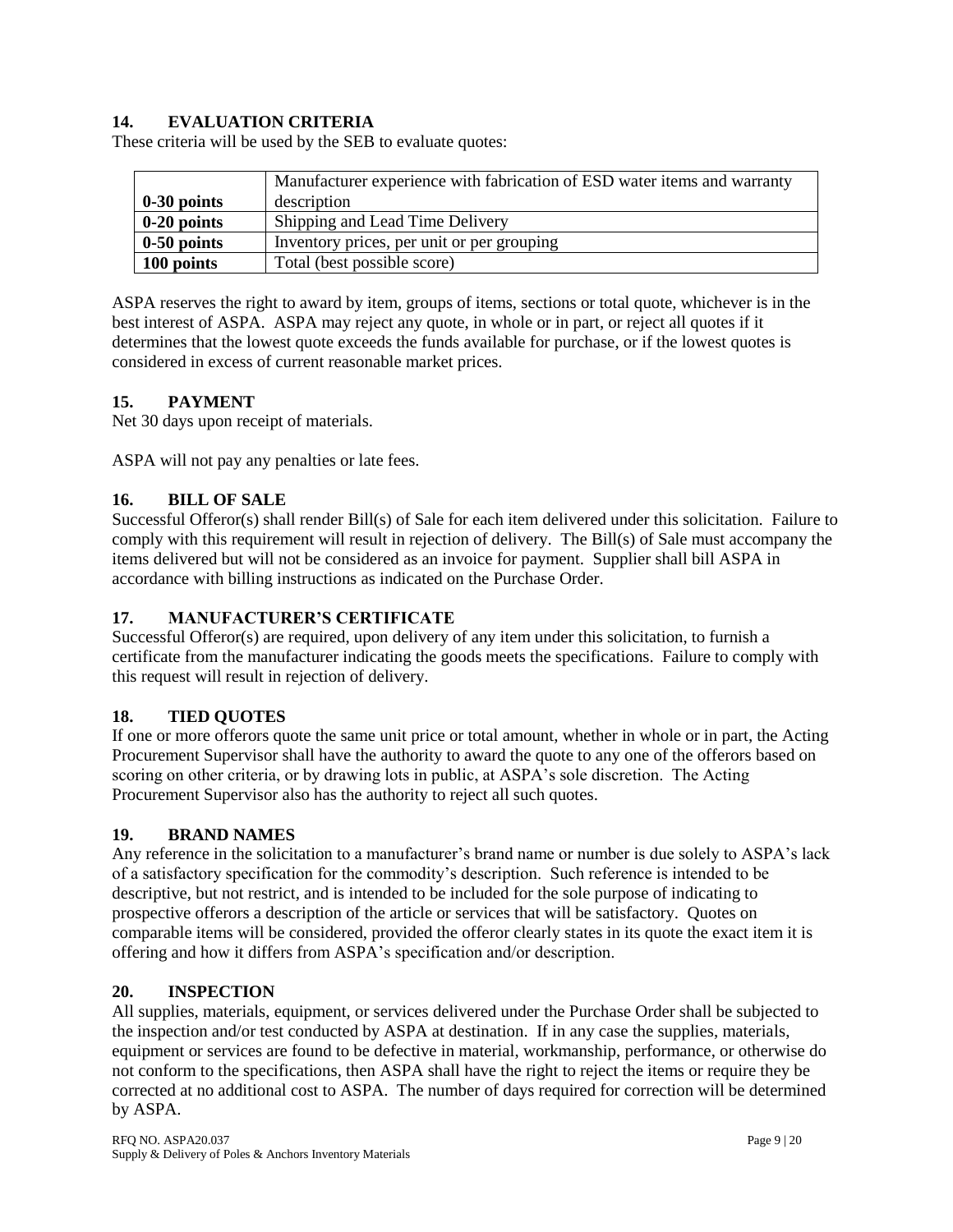### **21. SELLER'S INVOICE(S)**

Invoices shall be prepared and submitted (one copy shall be marked "original") unless otherwise specified. Invoices shall be "certified true and correct" and shall contain the following information:

- Purchase Order Number
- Item Numbers
- Description of supplies or services
- Sizes
- **Quantities**
- Unit Prices
- Shipping & Handling Insurance
- Extended total
- Other Non-product costs associated with the order

Bill of Lading number and weight of shipment will be shown for shipments made on government bill of ladings.

## **22. JUSTIFICATION OF DELAY**

If the Offeror is not able to meet the specified pick-up and/or delivery date, it is required to notify the Warehouse Manager of such delay. Notification shall be in writing and shall be received by the Warehouse Manager at least twenty-four (24) hours before the specified delivery date. Notification of delay shall include an explanation of the causes of the reason for the delay including statement(s) from supplier or shipping company causing the delay. ASPA reserves the right to reject delay justification if, in the opinion of the Warehouse Manager such justification is not adequate.

## **23. BASIS OF AWARD**

A Source Evaluation Board (SEB) will evaluate quotes. The Executive Director, based on recommendations by the Procurement Manager, shall approve SEB members. Submission of a quote shall constitute a waiver of any challenge or dispute of SEB members, as well as the choice of methodology set forth on the SEB score sheets. The award will be made by ASPA in accordance with the evaluation criteria set forth on the SEB score sheets. The award will be made by ASPA in accordance with the evaluation criteria set forth herein and with ASPA's procurement rules. A determination shall be made by the SEB of those responsible offeror(s) whose quote(s) are determined to have a reasonable chance of being selected for award. These discussions shall only be conducted for obtaining clarification from the offeror(s) on its quote(s) to ensure full understanding of and responsiveness to the RFQ requirements. Discussions shall be conducted individually with each offeror and care shall be exercised to ensure that no information derived from competing quotes is disclosed. All offerors with whom discussion are conducted shall be accorded an opportunity to revise their quotes in response to specific quotes will be evaluated by a Source Evaluation Board (SEB).

Award is made to the lowest *responsive, responsible* Offeror providing the best value to the American Samoa Power Authority. The results of the SEB will be documented, and a written recommendation by the SEB will be sent to the Procurement Manager. The Procurement Manager, upon receiving the SEB's recommendation, shall forward to the Executive Director and/or to the Board of Directors for final approval. ASPA reserves the right to make the award to the offeror(s) that submit a quote which meets the requirements set forth herein and is in the best interest of ASPA after taking into consideration the aforementioned factors. ASPA reserves the right to select portions of a quote, or to reject any and all quotes.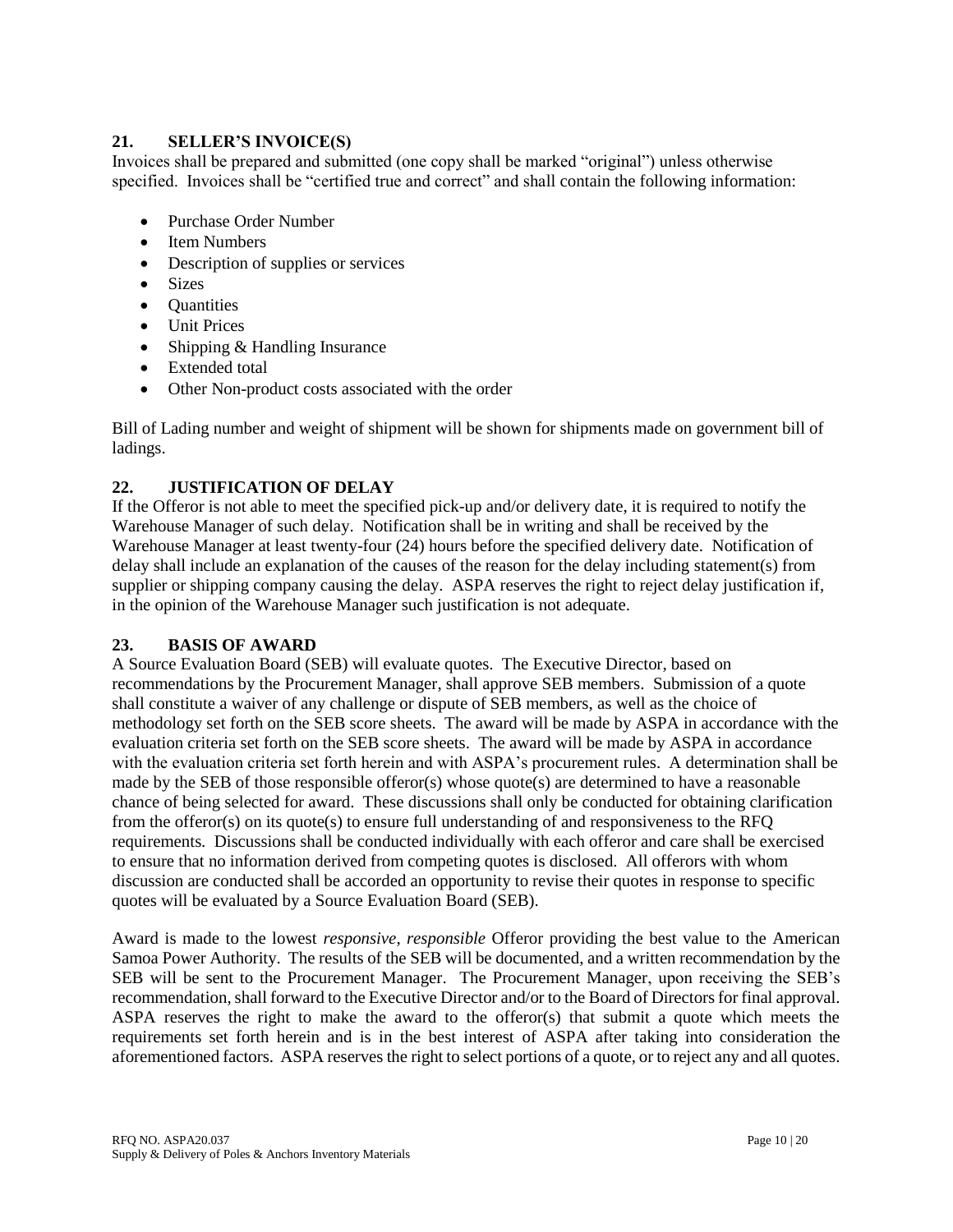### **24. INSURANCE**

The successful offeror(s) shall obtain the insurance coverage designated herein and pay all costs associated therewith. Such insurance shall be for the coverage of the shipment of materials to ASPA Tafuna Warehouse.

### **25. COMPLIANCE WITH LAWS**

Offerors who are awarded a contract under this solicitation shall comply with the applicable standards, provisions and stipulations of all pertinent Federal and/or local laws, rules and regulations relative to the performance of this contract and the furnishing of goods.

### **26. OFFEROR'S QUALIFICATION DATA**

It is the intention of ASPA to award a contract only to the Contractor who is able to furnish satisfactory evidence that it has the requisite experience and ability and that it has sufficient capital, facilities and plant to enable it to perform the work successfully and promptly and to complete it within the term set forth in the contract. Each Offeror shall submit as part of the total Quotation package, the following information:

- 1. Name of organization;
- 2. Address and phone number of home office, principal place of business and locations and contact information for any branch offices;
- 3. Type of business structure, e.g., corporation, partnership, joint venture, proprietorship;
- 4. Place of organization or state of incorporation;
- 5. Names and addresses for all owners for businesses other than corporations;

*For corporations,* list the names and addresses of directors, officers and stockholders with twenty percent (20%) ownership interest or greater;

Places, including individual states and territories of the United States, where registered as a foreign corporation;

- 1. Name of awarding agency or owner for which work was performed;
- 2. Dates of performance;
- 3. Whether performance was completed within the specified time under the contract and, if not, why; and
- 4. The names and addresses of three references, at least one of which should be a bank or other lending institution, governmental agency or bonding company.

All Quotation prices are to include delivery to the place designated by ASPA which shall be CIF Pago Pago. No charges for delivery, parcel post, packing, cartage, insurance, license fees, or for any other purpose will be paid by ASPA.

### **27. DELIVERY AND REMEDIES FOR DEFAULT**

All items covered by this contract shall be subject to inspection and acceptance at destination. Any material found to be damaged, as well as broken seals on packages or unmarked packages shall be removed and replaced by the Contractor at no cost to ASPA.

In the event any item furnished by the Contractor in performance of the contract should fail to comply with the specifications established as a basis for award of the Invitation, ASPA may reject the same, and it shall thereupon become the duty of the Contractor to reclaim and remove the same forthwith without expense to ASPA, and immediately to replace all such rejected items with others conforming to said specifications; provided that should the Contractor fail, neglect or refuse to do so, ASPA shall thereupon have the right to purchase in the open market, at the then prevailing price, a corresponding quantity of any such items, and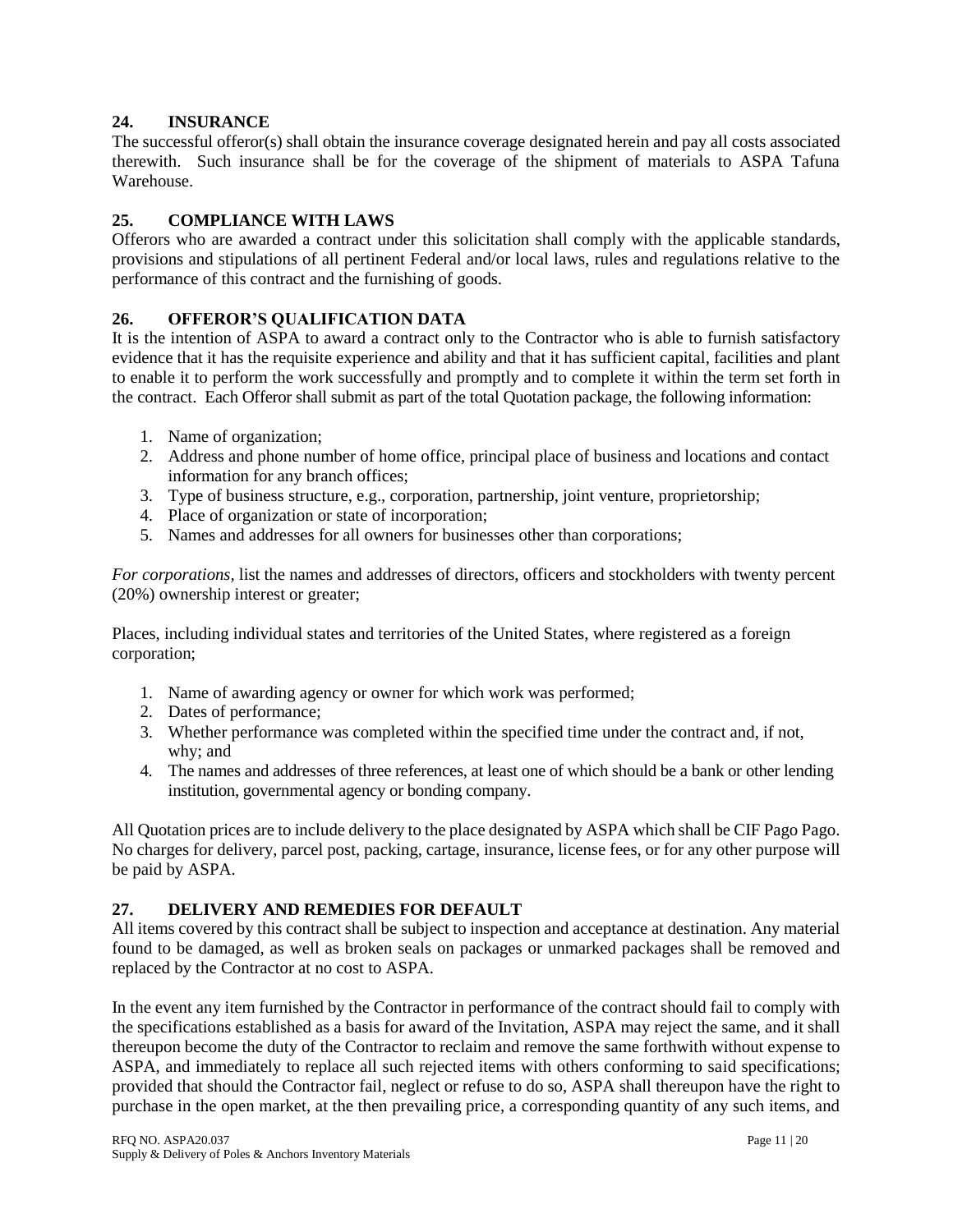to deduct from any monies due or that may thereafter become due to the Contractor the difference between the price named in the contract and the actual cost thereof to ASPA. In addition and without limiting any other remedies available to ASPA, the Contractor shall be liable for all losses, costs and expenses incurred by ASPA.

Acceptance of items at destination shall not relieve the Contractor from the obligation to correct any incomplete, inaccurate, or defective deliveries in accordance with these General Conditions. The time of delivery as set forth herein is an integral part of this Invitation and resulting contract. If Contractor fails to make delivery within the time established and agreed upon by both parties, ASPA may, at its option, declare the Contractor to be in default, and his Quotations and resulting contract to be null and void or ASPA shall charge the Contractor a fee of \$100 per day until the default has been remedied.

Contractors shall be excused from performing hereunder during the time and to the extent that they are prevented from obtaining, delivering, or performing in the customary way because of fire, strike, acts of God, partial or total interruption, providing it is satisfactorily established that the non-performance is not due to fault or negligence of the party not performing.

Offeror shall indicate in its Quotation the lead time for delivering.

ASPA shall be notified by the vendor if the product ordered cannot be delivered within the time period to give ASPA the opportunity to secure product elsewhere.

ASPA reserves the right to purchase products on open market if vendor cannot supply products within time specified in this contract.

### **28. PRODUCT GUARANTEE**

Products sold under the contract must be guaranteed by the vendor.

Orders not filled and partials shall be indicated on the packing list. Vendor shall inform the Warehouse Manager of anticipated date for unfilled and partial orders.

## **29. RETURN POLICY**

Products can be returned for full credit within 30 days from the date of purchase. If an item is received damaged or defective, the vendor will replace the item at no charge. Should ASPA encounter a warranty/return issue, the product will be returned to the vendor for full credit or a replacement.

### **30. SPECIFICATIONS**

All specifications included as a part of this Invitation are designed to set forth the level of quality and performance desired by ASPA, and is intended to be descriptive, not restrictive. Whenever any article, material, or equipment is described by use of a product or brand name, or by using the name of a manufacturer or vendor, the use of same is for informative purposes only, and the term "or equal" if not inserted, is implied.

Offerors may submit alternate offers on items they deem to be equal or superior in quality and performance to the specifications set forth. However, such offers must designate the manufacturer, brand or trade name, and model number of the items offered, and be accompanied by descriptive material in the form of literature, catalog cuts and specifications fully describing the items proposed, and detailing any deviations from the specification established by ASPA. Failure to provide this information will be at Offeror's risk and may be cause for rejection of the items offered.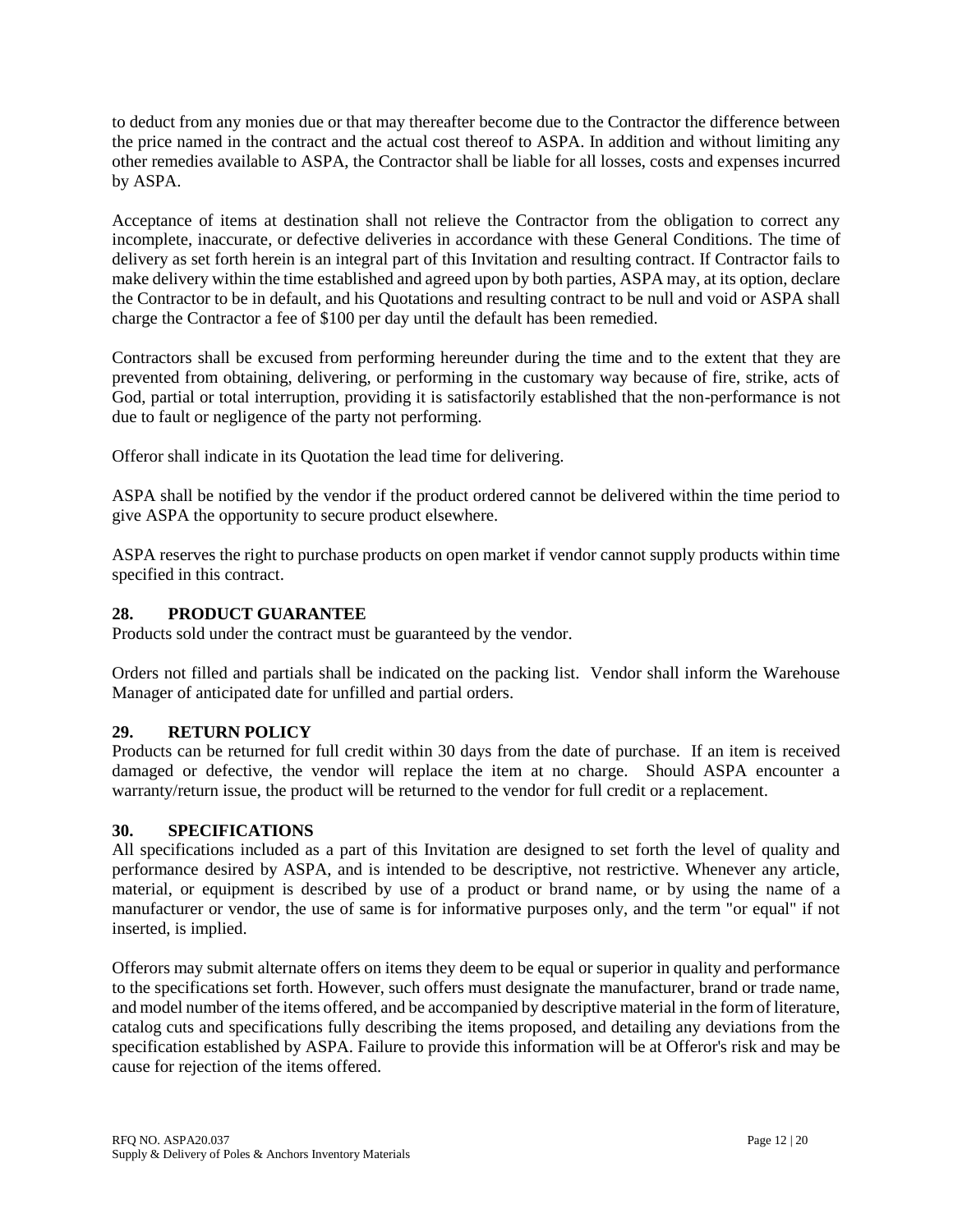ASPA reserves the right to require such additional information, samples and, if practicable, demonstration of items offered as may be necessary to allow a full and complete evaluation of all Quotations. Samples and/or demonstrations will be supplied promptly and free of charge to ASPA. Failure to provide samples within a set of business days agreed upon by both parties may be grounds for Quotation rejection. Samples will upon request, and if not destroyed by testing, be returned at the Offeror's expense.

The responsibility to determine the equivalence of quality and performance of any item offered to the specifications established for this Invitation rests solely with ASPA and its decision shall be final.

ASPA reserves the right to require such additional information, samples and, if practicable, demonstration of items.

# **31. INDEMNIFICATION**

Contractor agrees to investigate, defend and hold ASPA harmless from and against any and all loss, damage, liability, claims, demands, detriments, cost, charges and expense (including attorney's fees), and causes of action of whatsoever character which ASPA may incur, sustain or be subjected to, arising out of or in any way connected to the services to be performed by Contractor or subcontractor under this Contract and arising from any cause, except the sole negligence of ASPA.

## **32. AWARD, CANCELLATION, AND REJECTION**

Contract award shall be made to the responsible Offeror submitting the lowest responsive Quotation. No other factors or criteria, unless otherwise stated, shall be used in the evaluation.

ASPA reserves the right to waive any minor irregularities in the Quotation received. The Procurement Manager shall have the authority to award, cancel, or reject Quotations, in whole or in part for any one or more items if she determines it is in the best public interest. It is the policy of ASPA to award contracts to qualified Offerors. ASPA reserves the right to increase or decrease the quantity of the items for award and make additional awards for the same type items based on the quotation prices for a period of thirty (30) days after the original award.

## **33. MULTIPLE QUOTATIONS – COLLUSION**

If more than one Quotation is submitted by any one party or in the name of its clerk, partner or other person; all Quotations submitted by said party may be rejected by ASPA. This shall not prevent an Offeror from submitting alternate Quotations when called for. A party who has proposed prices on materials is not thereby disqualified from quoting prices to other Offerors or from submitting a Quotation directly to ASPA.

If ASPA believes that collusion exists among any Offerors, none of the participants in such collusion shall be considered. Quotations in which the contract prices are unbalanced or unrealistic may be rejected at ASPA's sole discretion.

## **34. ASSIGNMENT**

The Contractor's obligation and duties under this contract shall not be assigned in whole or in part by the Contractor without the prior written approval of ASPA.

## **35. CONTINGENT FEES**

The Offeror represents that it has not retained a person to solicit or secure an ASPA contract upon an agreement or understanding for a commission, percentage, brokerage, or contingent fee; except for retention or bona fide employees or bona fide established commercial selling agencies for the purpose of securing business.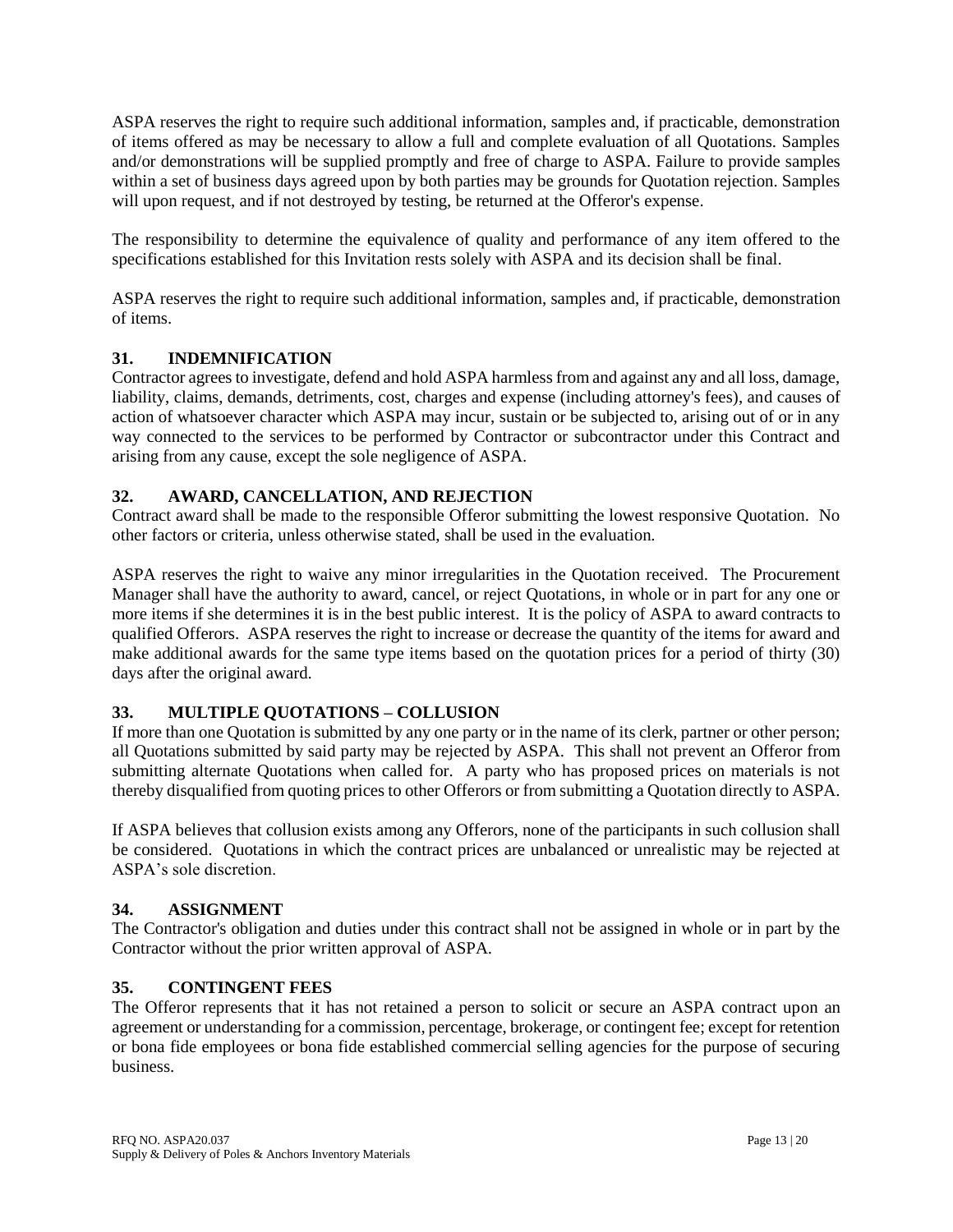### **36. WITHDRAWAL OF QUOATION**

Any Quotation may be withdrawn prior to the scheduled time for the opening of Quotations by notifying ASPA in a written request. No Quotation may be withdrawn after the time schedule for opening of Quotations.

### **37. EXECUTION OF CONTRACT**

The Contractor shall, after receiving the Notice of Award, sign a contract within ten (10) days and deliver to ASPA the contract, together with all any requirements included in this Quotation document.

### **38. RFQ CONDITIONS**

This RFQ does not commit ASPA to award a contract or to pay any cost incurred in the preparation of a Quotation. The American Samoa Power Authority reserves the right to:

- Reject any Offeror for being non-responsive to Quotation requirements contained in this RFQ or for being non-responsible;
- Reject all Quotations and reissue an amended RFQ;
- Negotiate a contract with the Offeror selected for award; and
- Waive any non-material violations of rules contained in this RFQ.

ASPA reserves the right to issue any addendum to this RFQ. Offerors shall send ASPA a signed form confirming receipt of any addendum, and shall submit supporting/additional information as required by any addendum. In the event that an Offeror fails to acknowledge receipt of any such addendum in the space provided, such Offeror's Quotation shall be considered irregular and will be accepted by ASPA only if it is in ASPA's best interest, as determined by ASPA in its sole discretion. In the event that addenda are not received until after the Offeror has submitted its Quotation, a supplementary Quotation may be submitted revising the original Quotation. Such supplementary Quotations must be received by ASPA prior to the closing date and time.

### **39. PRICES**

*All prices Quotation shall be firm and not subject to increase if accepted during the acceptance period*. Quotations containing an "escalation clause" will not be considered unless specifically authorized by ASPA in the Request for Quotes.

For each item Quotation, a unit price and a total for the quantity must be stated. The unit price shall always control.

All prices shall be CIF (Cost, Insurance and Freight) destination (Pago Pago). The seller is permitted to transport the goods to the American Samoa Power Authority at his own expense and risk.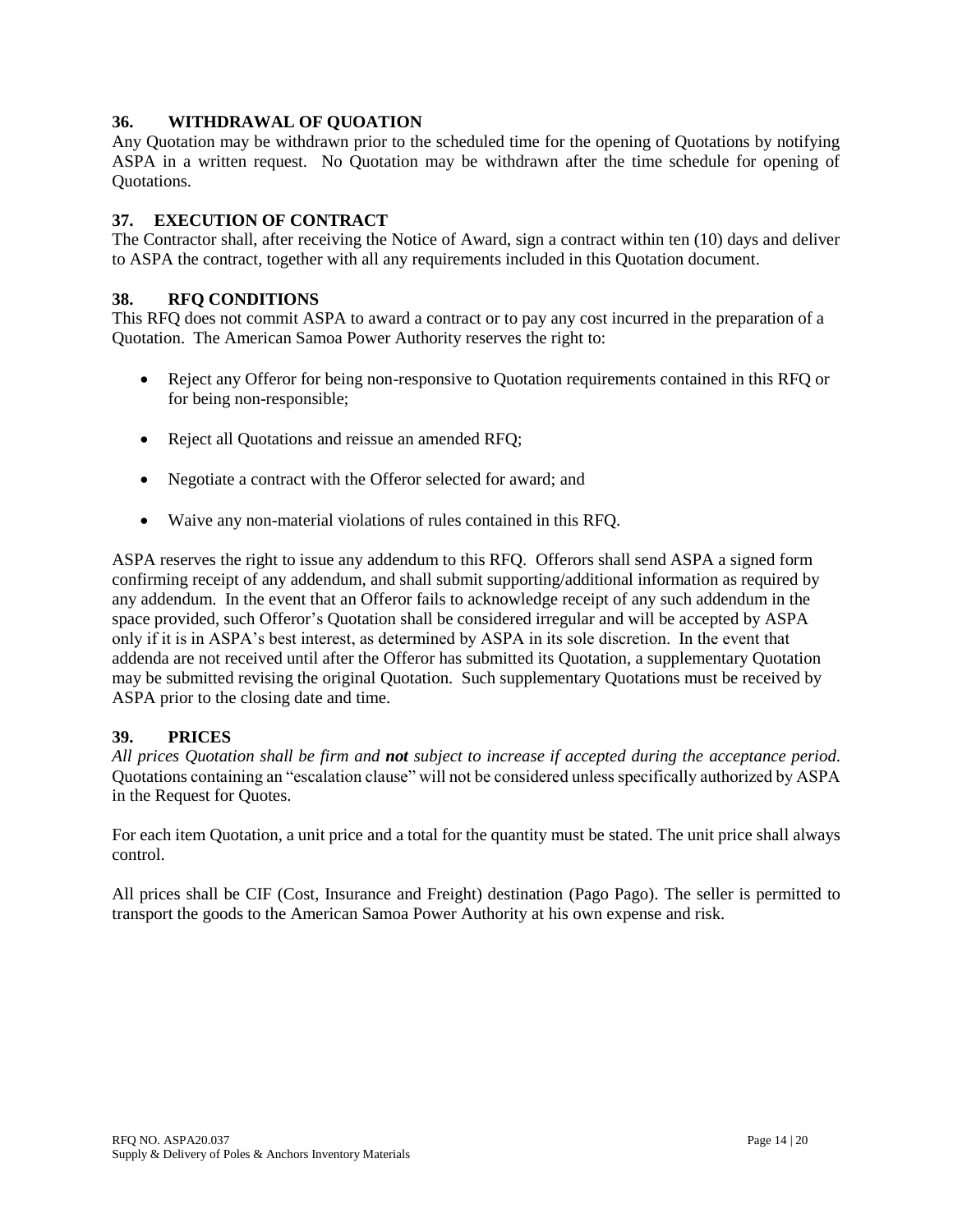# **ATTACHMENT A OFFEROR'S TRANSMITTAL FORM**

Date:

AMERICAN SAMOA POWER AUTHORITY American Samoa Government

To Whom It May Concern:

The undersigned (hereafter called an Offeror), (Corporation, Partnership or Individual) hereby proposes and agrees to furnish all the necessary information pertaining to:

#### **RFQ NO.ASPA20.037** PROJECT NAME: **SUPPLY AND DELIVERY OF POLES AND ANCHORS INVENTORY MATERIALS**

In accordance with the Materials Specification (Attachment B), General Terms and Conditions, the Project Specifications, Approved Design and Construction Plans, and other procurement requirements specified in this document for the prices stated in the itemized Quotation form(s) attached hereto, plus any and all sums to be added and/or deducted resulting from all extra and/or omitted work in accordance with the unit and/or lump sum prices stated in the itemized Quotation form attached hereto.

The undersigned has read and understands the Quotation requirements, and is familiar with and knowledgeable of the local conditions at the island-wide location(s) where the work is to be performed. The Offeror has read the RFQ Instructions and General Terms and Conditions attached to ascertain that all of the requirements (see boxes) of the Quotation are submitted in the Quotation envelope, with an original, one PDF electronic copy, and five (5) hard copies, at the date and time for Quotation opening. (See Page 6 of this document, "SPECIAL NOTICE TO PROSPECTIVE OFFERORS" to verify that all submittal requirement boxes have been checked).

Signed Seal

Date:

\_\_\_\_\_\_\_\_\_\_\_\_\_\_\_\_\_\_\_\_\_\_\_\_\_\_\_\_\_\_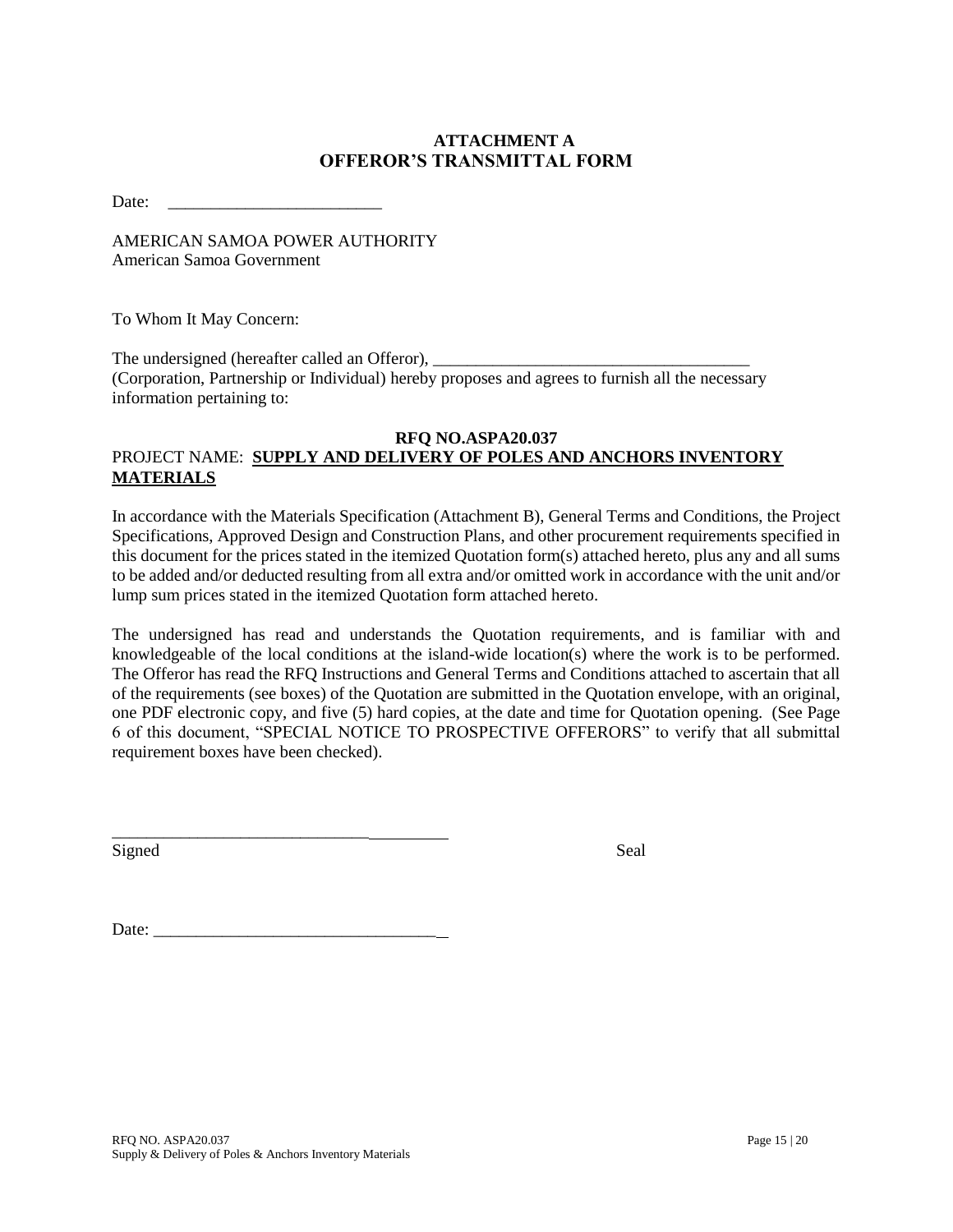#### **ATTACHMENT B – BID FORM**

#### **(See Excel sheet for list of materials)**

The Offeror shall submit together with this Quotation all other resources, together with a corresponding schedule required to complete the job. Quotations without the foregoing will be considered non-responsive and may cause the rejection of the Quotation at ASPA's sole discretion. All blanks on the Quotation Form shall be typewritten or handwritten in blue or black ink.

Lead time must be listed for the supply and delivery of Overhead Hardware Inventory Materials.

1. SUBCONTRACTORS. A list of intended subcontracting firms or businesses together with the type or description of the work to be subcontracted shall be attached to this Quotation Form.

IN WITNESS THEREOF, the undersigned has caused this instrument to be executed by its duly authorized officers on this day of \_\_\_\_\_\_\_\_\_\_\_\_\_\_\_\_\_\_\_\_, 2020.

OFFEROR:

 $\mathbf{B} \mathbf{y}$ :

Title: \_\_\_\_\_\_\_\_\_\_\_\_\_\_\_\_\_\_\_\_\_\_\_\_\_\_\_\_\_\_\_\_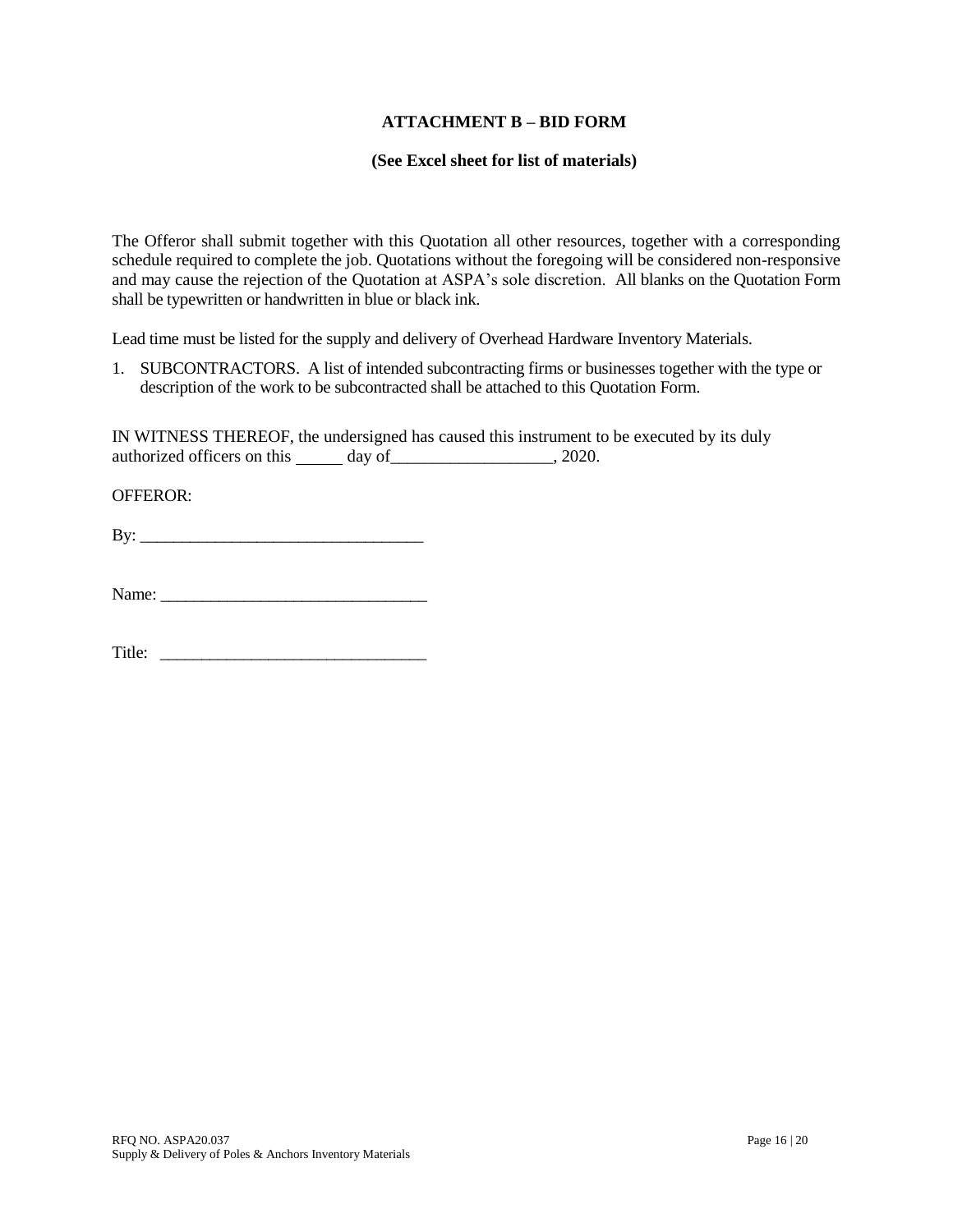# **ATTACHMENT C**

### **OFFEROR'S QUALIFICATIONS SHEET**

(Please Print or Type and Complete All Sections. An incomplete section will be considered nonresponsive. Use additional sheets if necessary.)

| Name of Offeror                                                                                                                                                                                                                                                                                                                                                                                                                                                                                                       |  |  |
|-----------------------------------------------------------------------------------------------------------------------------------------------------------------------------------------------------------------------------------------------------------------------------------------------------------------------------------------------------------------------------------------------------------------------------------------------------------------------------------------------------------------------|--|--|
|                                                                                                                                                                                                                                                                                                                                                                                                                                                                                                                       |  |  |
| <b>Business Address/e-mail</b>                                                                                                                                                                                                                                                                                                                                                                                                                                                                                        |  |  |
| Telephone, Fax and Official Contact Person                                                                                                                                                                                                                                                                                                                                                                                                                                                                            |  |  |
| Type of Business Structure (Please check)                                                                                                                                                                                                                                                                                                                                                                                                                                                                             |  |  |
| Partnership<br>Corporation<br>Joint Venture                                                                                                                                                                                                                                                                                                                                                                                                                                                                           |  |  |
| Proprietorship                                                                                                                                                                                                                                                                                                                                                                                                                                                                                                        |  |  |
| NOTE: Corporations must complete the recordation of their Articles of Incorporation, which is<br>evidenced by the Certificate of Incorporation issued by the Treasurer of the American Samoa<br>Government. Copies of partnership agreements and articles of incorporation should be submitted<br>to the Revenue Branch along with this application form and relevant documents. Aliens cannot<br>operate sole ownership enterprises, and partnerships with aliens are subject to review by the<br>Immigration Board. |  |  |
| Number of years the Offeror has been engaged in its current company business under the present                                                                                                                                                                                                                                                                                                                                                                                                                        |  |  |
| Type of work generally performed by Offeror                                                                                                                                                                                                                                                                                                                                                                                                                                                                           |  |  |
|                                                                                                                                                                                                                                                                                                                                                                                                                                                                                                                       |  |  |
|                                                                                                                                                                                                                                                                                                                                                                                                                                                                                                                       |  |  |
|                                                                                                                                                                                                                                                                                                                                                                                                                                                                                                                       |  |  |

8. List all major projects of a similar nature for the supply of materials for Water Pipe Projects, which have been completed by the Offeror within the last three years, the total dollar amount of each project and the owner/contact person as a reference (attach additional sheets as necessary).

| • Order Name   |                     |
|----------------|---------------------|
| Date Completed | Total Order Cost \$ |
| Name of Owner  |                     |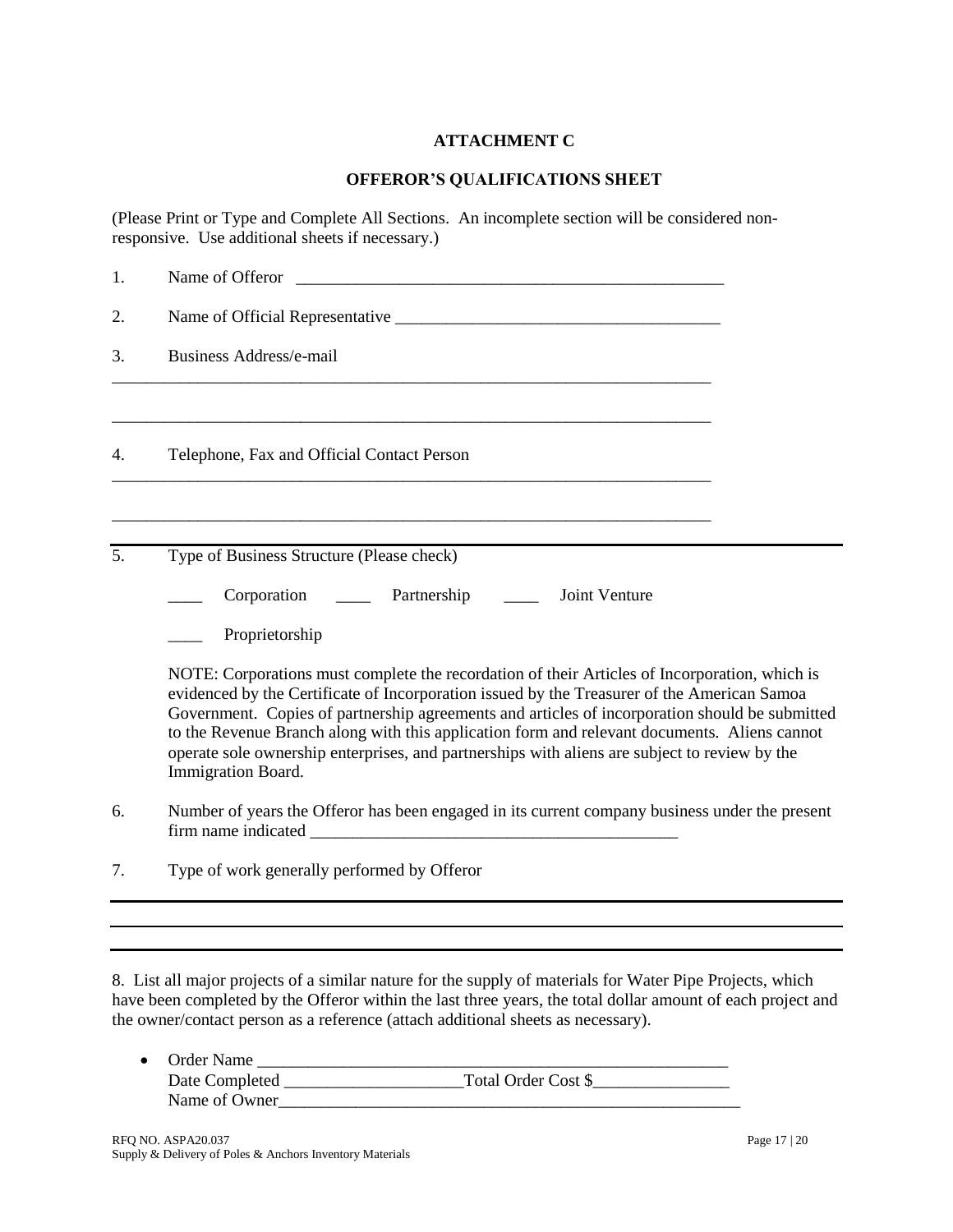Owner's phone number

- Order Name \_\_\_\_\_\_\_\_\_\_\_\_\_\_\_\_\_\_\_\_\_\_\_\_\_\_\_\_\_\_\_\_\_\_\_\_\_\_\_\_\_\_\_\_\_\_\_\_\_\_\_\_\_\_\_\_ Date Completed \_\_\_\_\_\_\_\_\_\_\_\_\_\_\_\_\_\_\_\_\_Total Order Cost \$\_\_\_\_\_\_\_\_\_\_\_\_\_\_\_\_ Name of Owner\_\_\_\_\_\_\_\_\_\_\_\_\_\_\_\_\_\_\_\_\_\_\_\_\_\_\_\_\_\_\_\_\_\_\_\_\_\_\_\_\_\_\_\_\_\_\_\_\_\_\_\_\_\_ Owner's phone number\_\_\_\_\_\_\_\_\_\_\_\_\_\_\_\_\_\_\_\_\_\_\_\_\_\_\_\_\_\_\_\_\_\_\_\_\_\_\_\_\_\_\_\_\_\_\_
- Order Name \_\_\_\_\_\_\_\_\_\_\_\_\_\_\_\_\_\_\_\_\_\_\_\_\_\_\_\_\_\_\_\_\_\_\_\_\_\_\_\_\_\_\_\_\_\_\_\_\_\_\_\_\_\_\_\_ Date Completed \_\_\_\_\_\_\_\_\_\_\_\_\_\_\_\_\_\_\_\_\_Total Order Cost \$\_\_\_\_\_\_\_\_\_\_\_\_\_\_\_\_ Name of Owner\_\_\_\_\_\_\_\_\_\_\_\_\_\_\_\_\_\_\_\_\_\_\_\_\_\_\_\_\_\_\_\_\_\_\_\_\_\_\_\_\_\_\_\_\_\_\_\_\_\_\_\_\_ Owner's phone number

9. Have you ever sued or been sued by any Government Agency?

10. If so, name the agency and reasons thereof

### 11. If so, state case settlement, if settled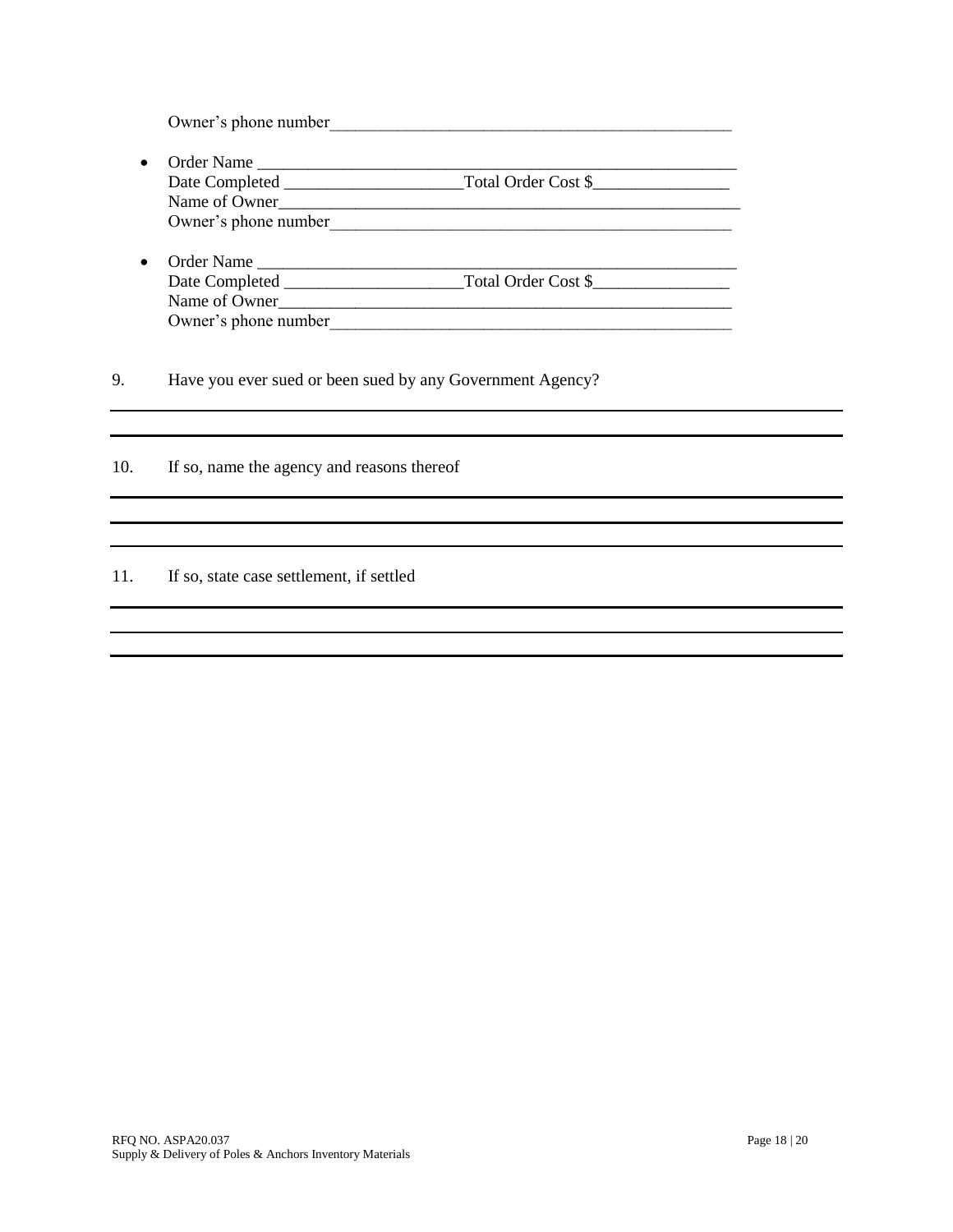## **ATTACHMENT D**

### **DISCLOSURE STATEMENTS**

|    |       | This form must be completed by all Offerors and submitted with the Quotation.                                                             |                                          |  |
|----|-------|-------------------------------------------------------------------------------------------------------------------------------------------|------------------------------------------|--|
|    |       |                                                                                                                                           |                                          |  |
|    |       | submitted the attached Quotation:                                                                                                         | (Name of company) , the Offeror that has |  |
|    |       | (Complete one of the two following statements)                                                                                            |                                          |  |
| 1. |       | I have no immediate relatives (parents, children or siblings) who are currently employed<br>by the American Samoa Power Authority (ASPA). |                                          |  |
|    |       | (Signed)                                                                                                                                  | (Title)                                  |  |
| 2. | ASPA. | I have immediate relatives (parents, children or siblings) who are currently employed by                                                  |                                          |  |
|    |       | Their names and positions in are as follows.                                                                                              |                                          |  |
|    | Name  | Relationship to Offeror                                                                                                                   | Position in ASPA                         |  |
|    |       |                                                                                                                                           |                                          |  |
|    |       |                                                                                                                                           |                                          |  |
|    |       |                                                                                                                                           |                                          |  |
|    |       | (Signed)                                                                                                                                  | (Title)                                  |  |

Note: It is not against ASPA procurement rules for the relatives of ASPA employees to Quotation on and receive government contracts provided they disclose such relationships at the time of opening.